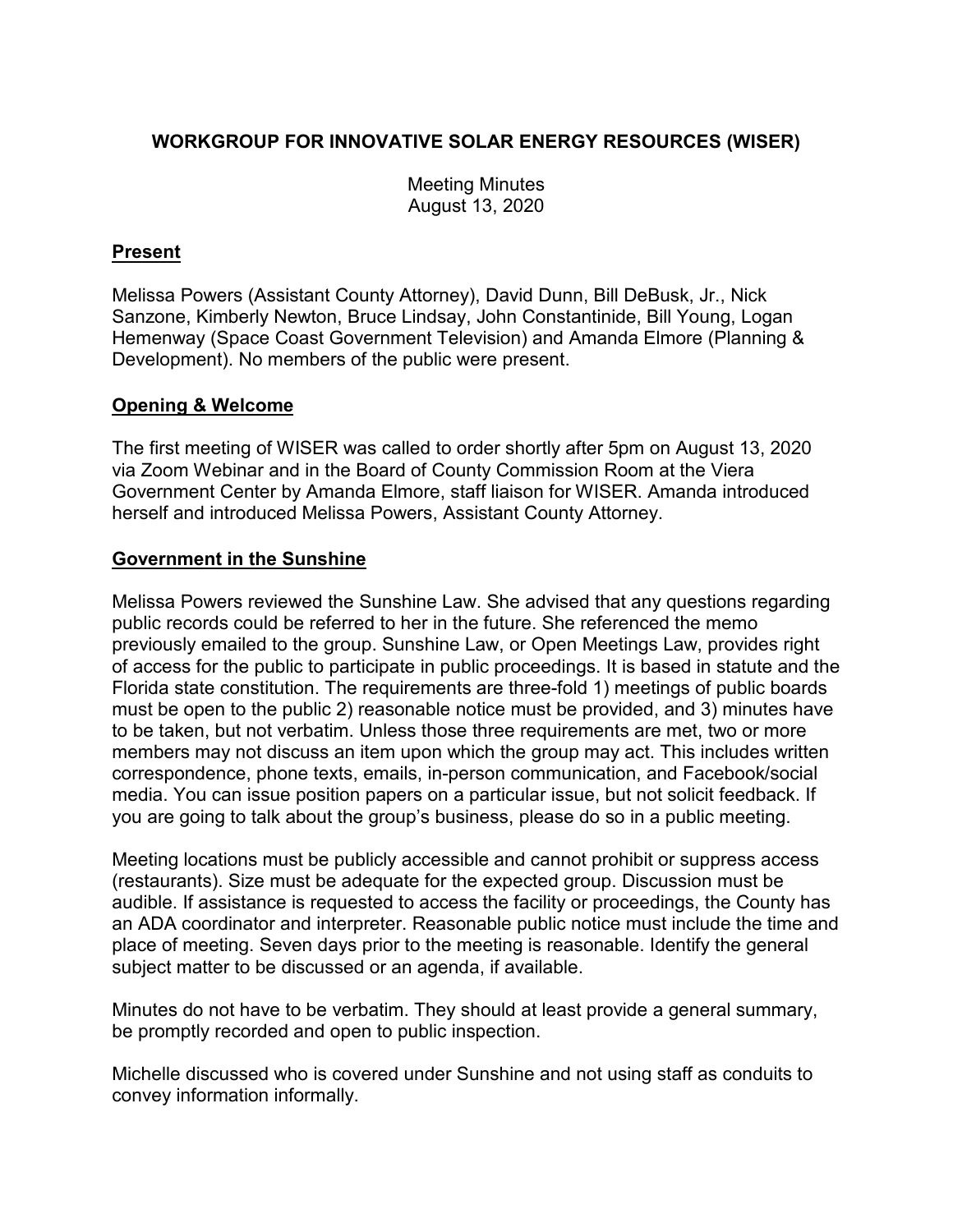Sunshine does not mean you can't socialize outside of public meetings, you just have to be careful to avoid impropriety or an appearance thereof. You can have direct communication with staff one-on-one. Two or three members cannot have a meeting with staff.

Any texts or emails with regards to group business should be maintained and can be requested through public records request.

You can participate in other public meetings. You can have more than one person at those meetings, just no discussion of board/group business.

If members are going to be voting on something that could create a gain for them or their business, there could be a voting conflict. Please let Amanda know or contact Melissa directly at the County Attorney's Office (321-633-2090) and it can be talked through. If you have a concern, please ask.

Public comment is required under county code. Public comment for specific items and under general public comments must be allowed. As a group, you can create rules and procedures. Just be consistent. Generally, public comment is usually three minutes, but you can allow more time as necessary.

Melissa summarized - private side conversations about group business is not OK, please keep your discussion within the group meeting.

Amanda noted that Melissa's presentation slides did not advance past the title slide and ask if she could email the presentation. She said she would but all the information was also in the memo previously sent.

Melissa left the zoom meeting.

### **Scope discussion**

Amanda began discussion regarding the group's scope and read the three items from staff report.

- Develop a cost-benefit analysis and plan for County government to transition to clean-energy sources.
- Make recommendations on improving public access to economically beneficial clean-energy technology.
- Identify policies and practices that serve as barriers to the adoption of advanced energy technology within the County, and make recommendations on policy revisions.

Amanda referenced the energy audit the county had performed in 2013 and facilities inventory. She cautioned against scope creep considering the tight timeline and the six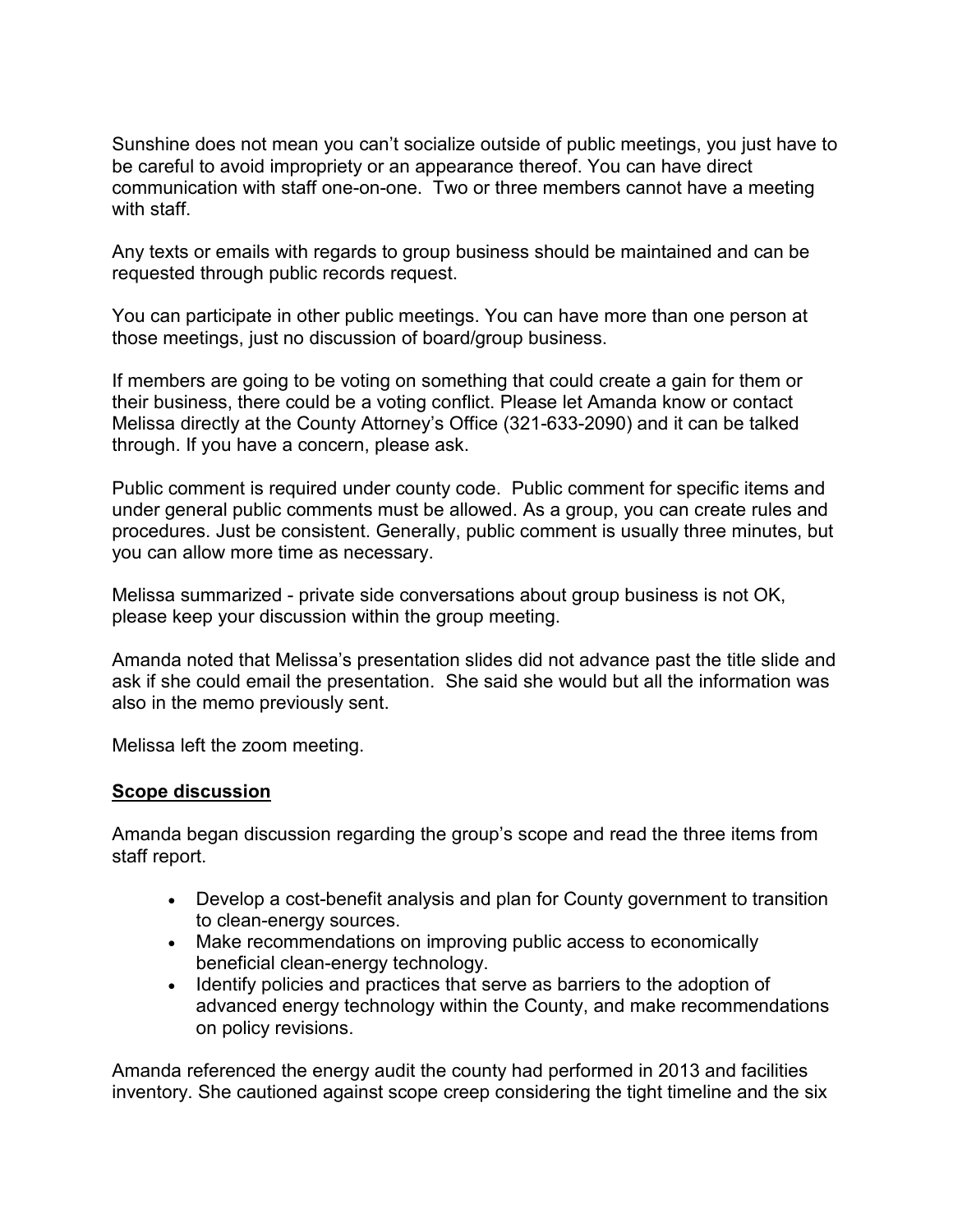meetings authorized by the Board. David asked if someone was taking minutes. Amanda said she is and would continue to do so. Bill DeBusk asked about timeline and delay and said he thought that originally the group was to be done by December. Amanda said she would check the resolution and make sure the end date was appropriate considering the delay in start.

### **Introductions**

All Board appointees introduced themselves and shared their background.

The District 1 appointee is Bill Young (Bill Y.). He worked for 20+ years at the Florida Solar Energy Center (FSEC) in Cocoa on Eastern Florida State College's campus. It is really a part of University of Central Florida (UCF). He worked at General Electric (GE) doing solar and also at the Space Center. He had 20 years of industry and 20 years of government experience.

The District 2 primary appointee is David Dunn. David is an appointed official with the City of Orlando. He is the division manager for fleet and facilities. He has lots of solar and PV in his inventory. David is one of the two original remaining team members, along with Mayor Buddy Dyer, who began Greenworks in 2007. He was previously with the school board and shuttle. He is involved with IFMA, Drive Electric Florida, and many other sustainability initiatives. David lives in Brevard.

The District 2 alternate is John Constantinide. John is the Energy Manager at Cape Canaveral Air Force Station for the United States Air Force. He has both private and public sector architectural and engineering design experience. His current role is as the government representative managing installations and annexes for launch mission. He is involved in numerous other professional societies, most relevantly, the United States Green Building Council, Florida Chapter as Brevard Chair.

The District 3 appointee is Bill Debusk, Jr. (Bill D.) He is a retired Northrup Grumman electrical engineer. He drives an electrical vehicle and is installing solar on his house. Bill D. wants to move Florida forward to clean energy under the right circumstances.

The District 4 primary appointee is Nick Sanzone and he is the Environmental Programs Coordinator for the City of Satellite Beach. He helped the City go solar. They have a 232-panel system on City Hall. They also have 25 kW system at Pelican Park. He was involved with the Ready-for-100 program that the City has joined from Sierra Club. Nick has had conversations with NASA for full city-wide review of solar potential in the City. He wants to plug-and-play for solar potential for government, residential and commercial in the county. For the last 10 years, he has been branching into sustainable science in his environmental career.

The District 4 alternate is Bruce Lindsay. Bruce is the manager of Utility Services for Brevard Public Schools. They have ten,10 kW panels for solar. He is a big advocate for solar. He is the President of Space Coast American Society of Heating, Refrigerating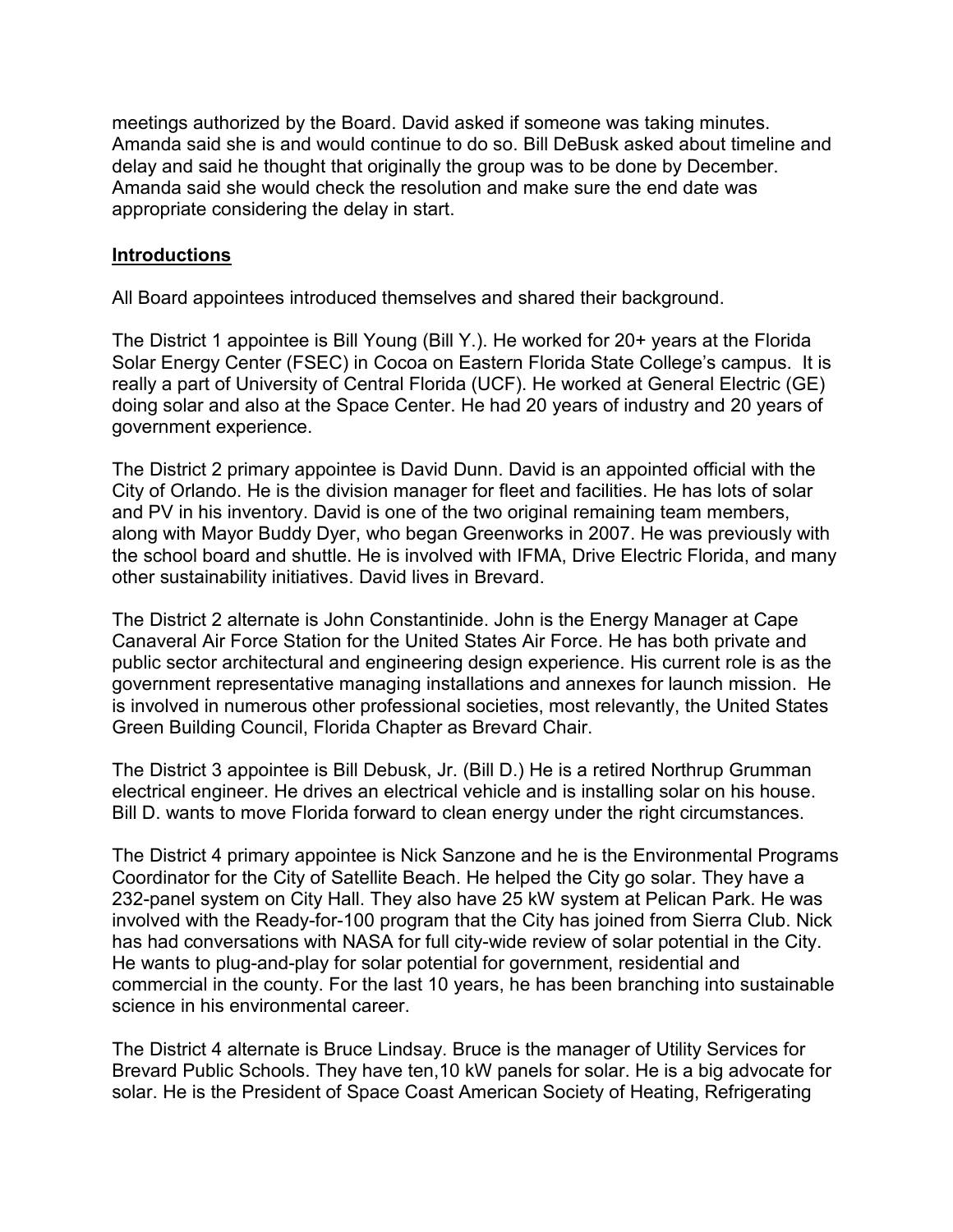and Air-Conditioning Engineers (ASHRAE) Chapter. He is also involved with Sustainable Brevard and wants to get them on board the with our program.

The District 5 primary appointee is Kimberly Newton. Kimberly currently serves as Brevard Chapter president for ReThink Energy Florida. She is here to learn as much as she is to help decide where Brevard needs to be. She hopes to bring the educational aspect of her background to WISER. She helps educate through her kids' environmental education organization, Eco Earth Friends, reaching both kids and adults.

## **Quorum & Meeting Details**

The group decided that four voting members would constitute a quorum. The group decided to try to meet twice a month. The group decided to continue meeting from 5- 7pm. The group decided to meet virtually and possibly host an in-person or hybrid meeting for the last meeting depending on what the virus does.

## **Resources**

Amanda advised that, per Board direction, the group is to be provided minimal staff support but she is also committed to getting the group the resources they need. Nick said he'd like to hear from budget, fleet, facilities, and the FSEC. Bill said he is part-time with FSEC now. Nick suggested we have a meeting before we start pulling speakers in to present to the group. David clarified that we should evaluate some of the information Amanda will send the group and then decide on the speakers to ask to present to the group.

### **Selection of Chair and Vice-Chair**

David Dunn was nominated and elected Chairman. Nick Sanzone was nominated and elected Vice-Chairman.

### **Availability of Documents**

There was discussion of what to email to the citizens who have expressed an interest in WISER. The group recommended the minutes. Bill asked if there would be a webpage where information could be posted. Amanda said she would look into getting a portion of the newly renovated Planning & Development website to share documents but that everything uploaded there has to be American with Disabilities Act (ADA) compliant. Also, she said that if any of the group members needs ADA complaint documents to let her know. There was additional discussion about what to do if a member of the public requests a group document from a group member. Amanda advised that she could send that person the record.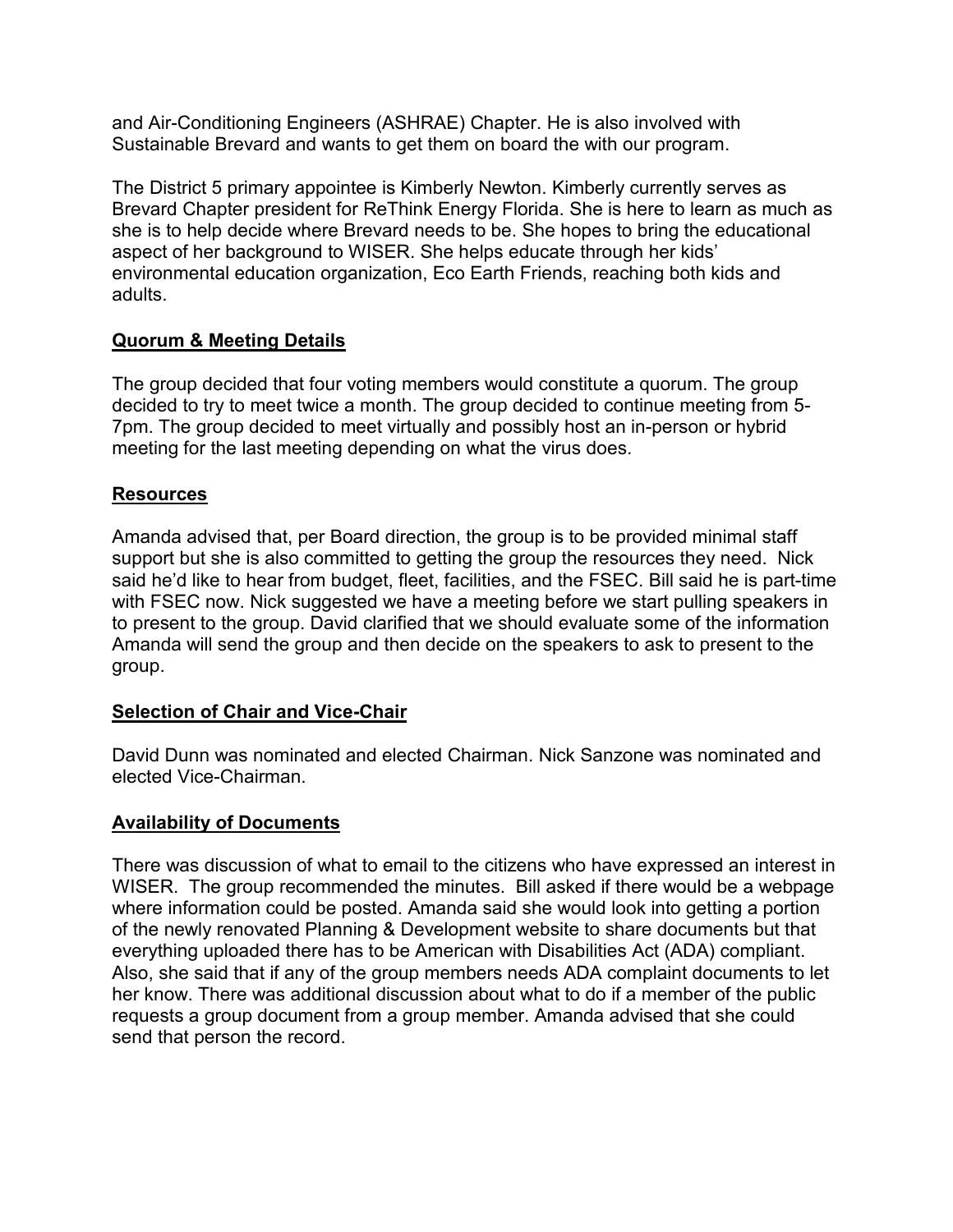### **Next Meeting**

David would like the presentation he sent to Amanda prior to this meeting shared with the group. He'll work on an agenda for the next meeting. He proposes that the group review all information and come up with a list of actions, questions, and speakers the group would like to see at the third meeting. He believes we need to maximize our ask of the people who come and speak. We need to be mindful of their time with a concise request. Nick can help guide. All agreed.

Nick talked about partnership with NASA and Satellite Beach. He is to forward a link to Amanda to forward for group review. Nick wants to look at what is available and associated costs. He wants to focus on buildings and locations for digital survey. The group can review footprint and return on investment.

David Dunn and his energy manager participated in the Satellite Beach process and believes it is applicable to other municipalities. Other tools are out there from FSEC, but this approach is very comprehensive and David was very impressed with it. WISER can evaluate and see how we can expand on it.

John wants to know if the county has looked into performance or service contracts for energy savings. He sees lots of information regarding FSECs and USECs to use companies as a leverage for financing option to purchase upgrades. John is to send Amanda the contact to reach out to FP&L and cities to see what options they offer.

David offered that ESCOs make a profit so working through a utility is better.

Bill Y. wanted to know if the group decides how to allocate saved dollars. It was clarified that the group makes recommendations to the Board of County Commissioners as subject matter experts.

John talked about building energy quotient (EQ) to assist an ASHRAE certified building professional conduct a standard 211 energy audit, which John highly encourages us to conduct. It helps identify low cost and no cost energy measures. Then you can identify Level 2 and 3 deeper dives. John is to send information about building EQ to Amanda.

David asked if referencing Bill Y? was referring to the BWEZ ordinance which sets a level for building greater than 50,000 square feet.

Nick said that looking at the three goals, he wants to know what it means to improve public access? He believes FSEC does that as does City of Satellite Beach. Are we going to suggest when the county goes solar sharing live streamed data on a web page?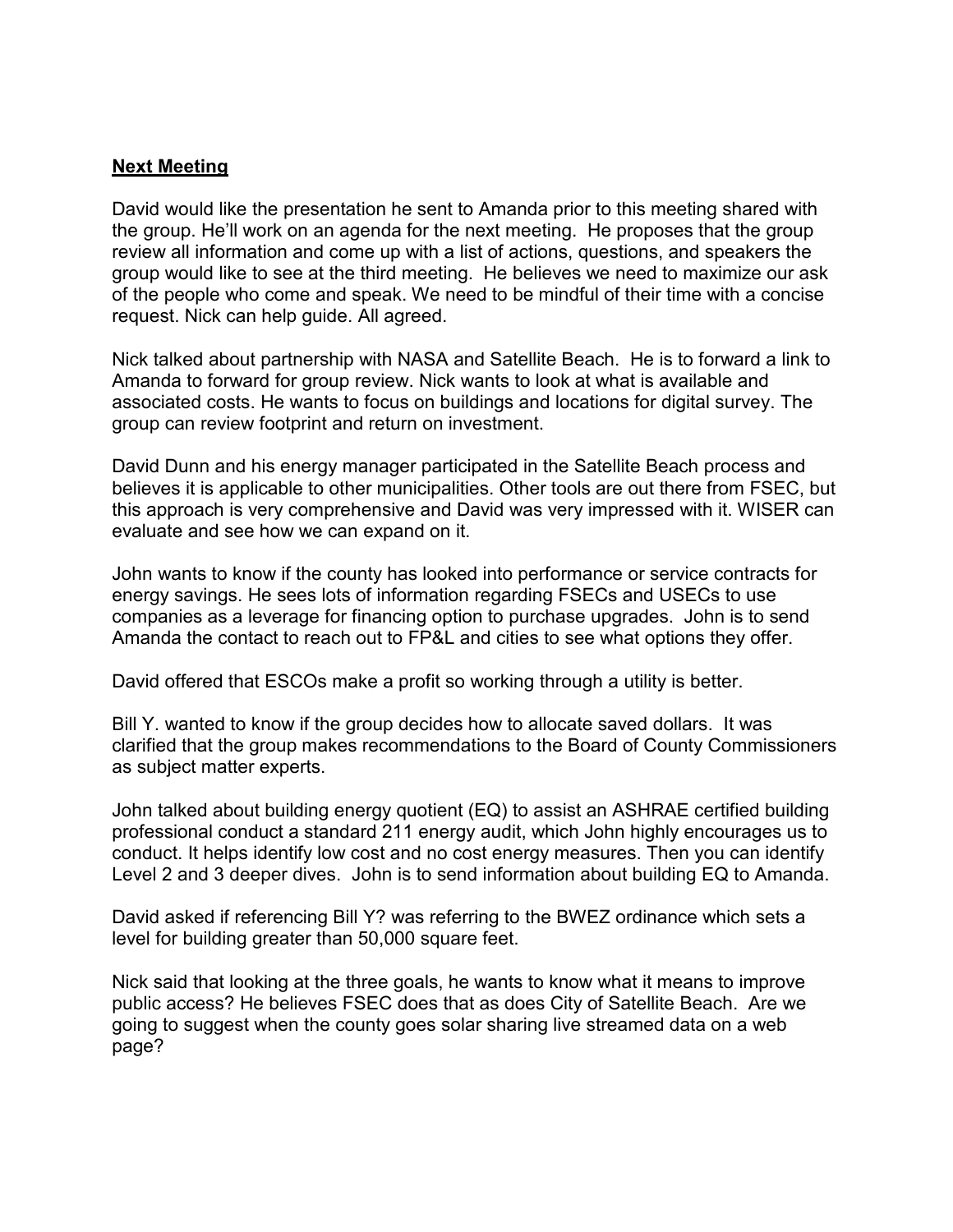Kim interpreted the improving public access goal as education, CO-OPS, accessibility and energy assessments of homes targeting different neighborhoods and demographics. It is hard to tell someone why they need energy audit during a pandemic though. She believes it means one-on-one education for the public.

John thought more of the ability of the consumer to be able to purchase and install renewable energy equipment that isn't cost prohibitive, such as incentives, tax incentives, teaming with FP&L for Brevard rebates, or looking at water. Water conservation and the water/energy nexus. There was a study from Texas A&M that for every kW saved, you save one gallon of water.

Amanda said the county already waives permit fees for solar and she would send them information on that waiver. Kimberly asked if anyone else knew that. Two participants raised their hands.

Bruce thinks that solar co-ops and property assessment for clean energy funding is integral. Nick says he thinks we've all adopted PACE. Nick says the Solar Energy Loan Fund (SELF) is also an important program.

David said that when we talk about other agencies, we should recommend to the county things that they have the authority to act upon and focus on that. We can suggest other things, but keep that caution in mind. We can over-broaden our perspective.

John says perhaps just look at partnerships beyond the purview of the county.

Bill D. said it seems like we need to offer the county a menu of ways that the County can access solar power and electric vehicles. Define how the county proceeds through the future to hook into clean energy and EVs, and identify when it makes economic sense to do this. Identify the process, and review every six months to know when it's the right time.

Bill Y. already feels like there is an endless solar telemarketing machine of phone calls.

Nick said if we have enough room on the website for final findings, that itself may serve as a public access web portal. Putting internet access equity aside, perhaps FP&L could do an article on this board to raise awareness.

Bill Y. talked about the beginning of the FSEC in 1974, the energy crisis, and unqualified solar energy salespeople. FSEC was created for education and consumer protection. On the webpage, they have licensed and qualified solar energy systems. The presentation he sent earlier was the director's presentation for FSEC, Jim Fenton. FSEC is so valuable, our best kept secret and promotes qualified people. We need to make suggestions that tap into that \$10,000,000 of research money that goes into FSEC.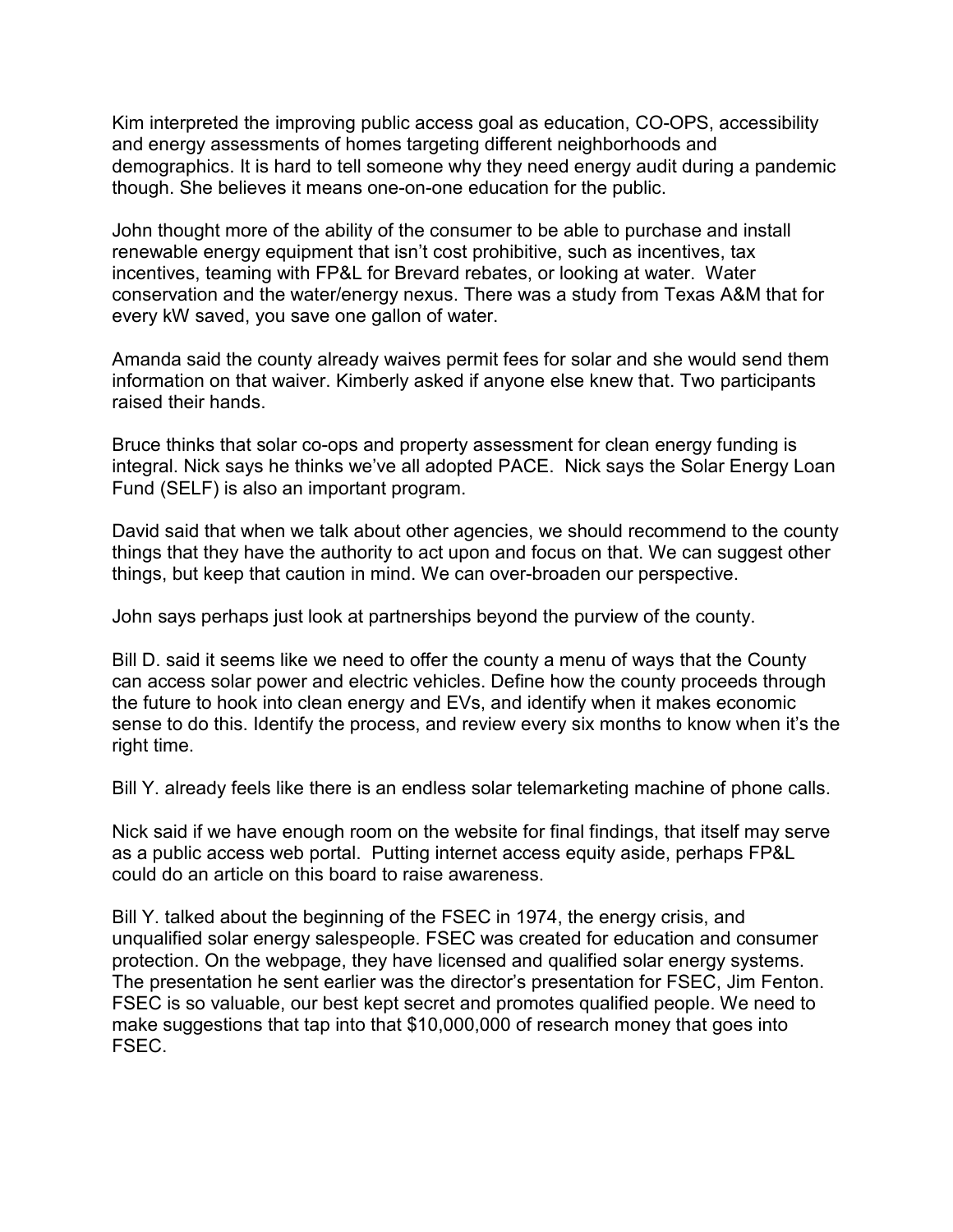David said we can link to information like that. David talked about vehicle-to-grid and vehicle-to-grid research and information. There is no place right now that is a single sorting house of all this information. If that could be an outcome, that would be great. As far as a deliverable report, we need something with a strategic plan feel to it. What can Brevard do today and in the future given that technology is getting cheaper? Dive into the savings. By waiting, we are missing savings opportunities. The EVs on the market right now are limiting. Other products coming to market will make EV adoption easier. It will be easier for the consumer to get a charger at home. David believes we will end up with a plan that benefits Brevard for years to come as a clearinghouse of information.

Nick talked about EVs and innovation. He believes we can include things in analysis like the resiliency aspect of solar fleet that can, during emergencies, charge buildings. He believes we should add that in the report.

David said the new Nissan Leafs with bidirectional chargers can charge a building during emergency. Those are all things to be considered for the plan. He has worked as combined facilities and fleet manager. They don't always speak and it really should be a symbiotic relationship.

Nick asked if the sheriff is under the umbrella of the county. David said they have their own separate fleet. Bruce said the School Board is separate. Bill Y. said he's working with the School Board right now and emergency management and the idea he had in 1999 was solar powered shelters on schools. There were some solar schools. In 2010 additional funds were made available. Bruce has three schools with solar power for emergency. There is funding to review them now. The solar powers the shelter part of the school, there are 118 throughout the state. We need to look at that program because those people are guaranteed to go without power. When Bill Y. worked at KSC, there was fault-tolerant architecture. The concept at FSEC incorporates that. The County is building a new Emergency Operations Center and it should be a green building and solar powered.

Kimberly asked if we have a goal to establish 100% renewable energy.

David replied that he doesn't think we are going to know enough to recommend that as a goal. When Greenworks came online in 2007, he was over facilities. The fleet goal, however, David inherited. It wasn't potentially achievable because more economically viable alternatives needed to come to market. We need to establish goals that are achievable so they are comprehendible by the public long-term. The county will be deciding how to implement the recommendations. Right now, we have economic concerns and flat budgets. David said anyone can disagree with any opinion he ever offers

Bill Y. said Melbourne used to have a Solar Car Corporation. They made 200 cars. In the 70's Florida and Texas were the only two electric car manufacturing facilities in the country.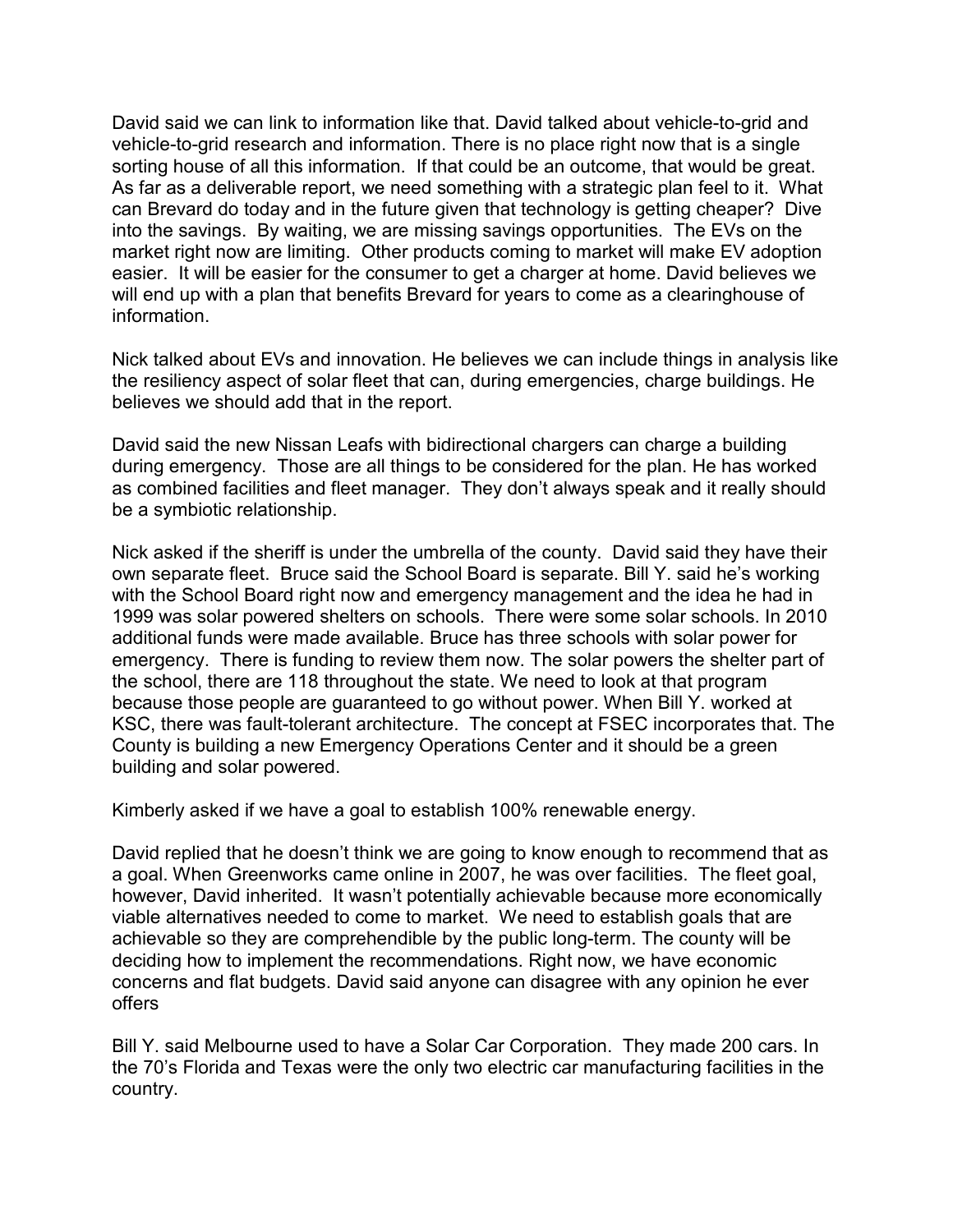Nick recommends partnering with other agencies. Nick believes we could suggest goals with times and dates. David said we just can't set the county up to fail.

Bill D. wants to identify all the opportunities that the County has to implement clean energy – lawn maintenance, tractors. One of our goals could perhaps be to identify all those things that provide opportunities for the county, including all the ancillary things the county does that could benefit from clean energy.

Nick said Chris Castro recently posted the electric fleet (weed trimmers, etc.) transitioning off gasoline. Selling back to the grid is not always best as you are not getting top dollar, but perhaps power other equipment is an option.

Bill Y. talked about biodiesel and asked if that is part of our scope. David and Nick think perhaps. David said not all alternative fuels are as efficient, E85 an example, it costs more to make and pump and is not as efficient an operating vehicle but do reduce noxious emissions. There is a trade-off, more expensive fuel but the noxious emissions coming from the tailpipe are cleaner and that is part of the goal. David thinks we will get away from that ultimately. He's working on Compressed Natural Gas (CNG) garbage trucks. They just don't have the range right now that he needs. Biodiesel is better than diesel but still not the end-product he wants. Propane is good and he used to convert vehicles but the market is volatile. During the winter due to demand in the north, we can't get it economically in the south. Natural gas is more of a standard commodity. It's not as volatile, a utility that never fails. A storm won't stop it from flowing, a backhoe will.

John believes we are starting to go beyond solar. Alternative fuel sources and electric, encourage county to partner or discuss partnership for electric grid that is more efficient, less CO2 emissions, more conscientious of resources like the Indian River Lagoon (IRL) and St. John's River (SJR). So maybe biodiesel doesn't go in a car, but on grid or land fill gas. It's on the fringe but you can supplement solar with alternative fuel sources.

Bill Y. said boat people put non-ethanol gas in boats, but diesel people could use biodiesel in case of spill because of reduced environmental impact. Less clean-up cost and future cost. Non-ethanol gas in the river is a long-term cost. Solar powered electric boat, or optional recommendation for biodiesel boats rather than something that doesn't fit the program. How important is saving the environment the cost of that? What about cleaning up the river? People get cancer from natural gas and propane. Don't put solar into things that don't quite fit yet.

David says most boat builders use the cheapest boat engine on the market, it's what the consumer will pay. In the boat industry, the consumer is continually buying that pure gas operated motor because there isn't any other motor available. Beyond our purview or ability to pay.

Bill D. says the county does have waste management facilities that process sewer. This waste can be used as fuel for their operation. This would help to keep solid waste out of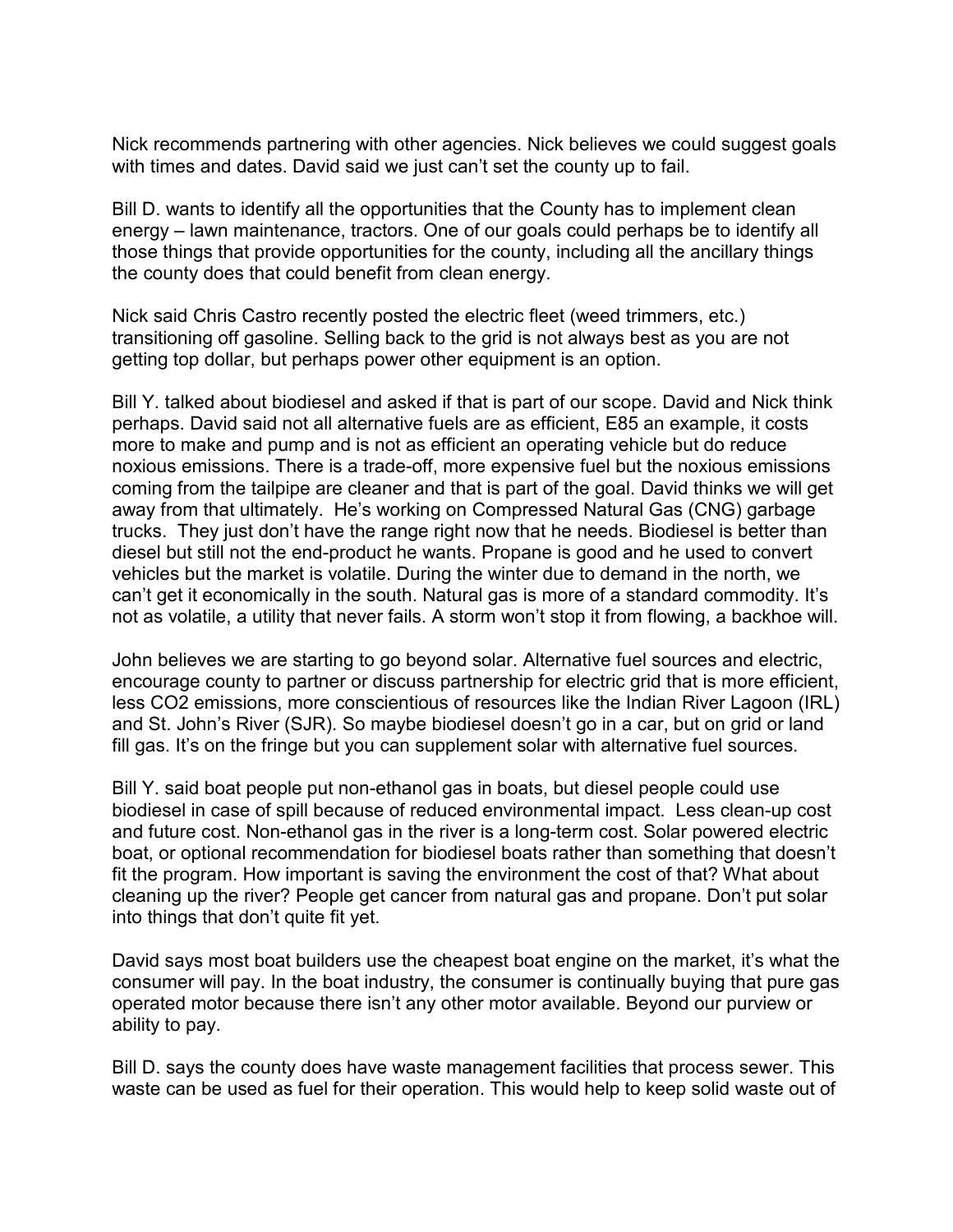IRL. Burning methane from waste management is perhaps another opportunity, another place to implement clean energy.

David says Orange County operates landfill. City of Orlando has four wastewater plants. Wants to capture methane and put back in pipeline as renewable natural gas, it's expensive. There are other avenues. TICOS people gas maintains natural gas station in Orlando. Developing technology to partner with public entities to bring in equipment to process the methane. The trick is to find a public-private partnership to augment. He believes some of the methane from Brevard landfill is already going to power generation.

Nick brought up battery back-ups and Rivian technology and recommendations regarding on-site storage.

David wants to expand upon what was done at FSEC. Power from grid into storage battery and then provide power to EVs and OUC. Partner with utility as technology is getting cheaper all the time. Rivian specifically wants to manufacture storage batteries on a large scale. They are now in a relationship with Ford for Rivian F150 with Rivian skateboard underneath. They want to go after battery market. He has compared chemistry of Tesla v. Rivian and believes Rivian is higher grade because of products in it. Products in lithium ion batteries are limited.

Nick wanted to recognize the impact of harvested precious metals to make the batteries possible. Do we want to be accountable for that impact? Still a stepping stone to a clean energy future.

David thought about end product and stewardship that should be crafted throughout documents. Also think about resiliency.

Bruce spoke of Brevard County and LNG and cruise ships being converted. The Florida East Coast Railroad have all been converted. We want to position Brevard County as the pioneer in this clean energy technology that has huge impact in transportation and tourism.

Bill Y. says his house is over 100 years old. In 1903, a power plant was built in Titusville. Burning anything to make energy is a horrible thing as they did before the power plant. The idea of making buildings so they take care of themselves. Socrates wrote a book 3,000 years ago on solar powering a house. They used to attack neighbors to kill them for their trees to burn them. Sustainability/resiliency, structures should be built so that new buildings should need minimal external energy. He spoke of air conditioning coming to houses in to 1980s. Antique homes are sustainability. Burning something should be reserved for things you can't build any other way.

David brought everyone to a conclusion. The group decided on September 3<sup>rd</sup> for their next meeting from 5-7pm.